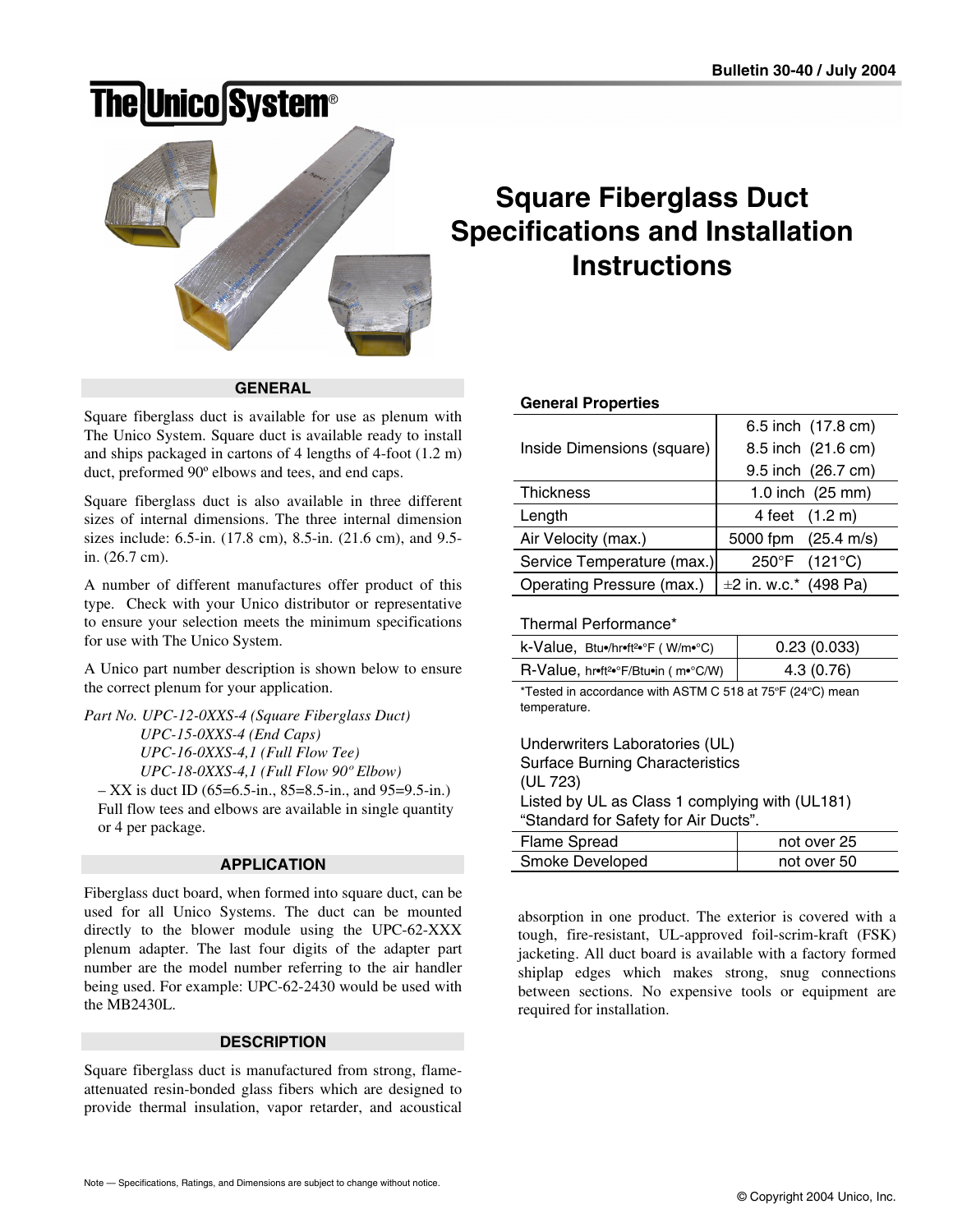#### **INSTALLATION**

*Tools required:* 

- Knife
- Shiplap cutter (or utility knife)
- 3-inch (76 mm) wide Aluminum tape as follows:
	- UL 181A-H heat activated tape (UPC-17)
	- UL 181A-M mastic
	- UL 181A-P pressure sensitive tape

*Optional tools:* 

- Heat iron for UL 181A-H tape capable of maintaining a surface temperature of 550°F to 650°F (288°C to 343°C).
- Tape squeegee for UL 181A-P tape
- GSH Metal reinforcement washers
- #10 x 1.5 Sheet metal screws

Insert the male end of the slip-joint into the female end of another section of duct. Use a slip-joint cutter or utility knife to form ends if necessary. Ends properly cut will fit snugly.

Seal the joints with an approved closure method described below. Overlap the joint 1-inch (76 mm) minimum on either side of the joint, (see *North American Insulation Manufacturers Association (NAIMA)* publication *#AH119*, *Fibrous Glass Residential Duct Construction Standards).* 

When joining to a metal duct, use one of the standard taping methods below. If additional strength is required, use sheet metal screws through sheet metal washers.

**UL 181A-H Heat Seal Closure.** Heat and pressure should be applied until the green ABI dots have darkened. After heating the closure, use the surface of the iron, a leather glove, or other heat-resistant tool to press the closure into the duct facing scrim pattern. Use a combination of heat and pressure to rub the closure into the facing for best results.

*Note: Open flame alone must not be used on heat seal closures. Heat alone is not sufficient to provide a good bond; physical pressure (typically applied by smearing action) is also necessary.* 

**UL 181A-M Mastic Closure.** Mastic systems registered with UL and carrying the designation UL 181A-M used in conjunction with a 3-inch (76 mm) wide glass fabric is also an acceptable closure system.

**UL 181A-P Pressure Sensitive Tape Closure.** The following information applies only to pressure sensitive tapes. For specific storage and installation instructions, refer to the data sheets provided by the tape manufacturer.

**Shelf Life***.* Pressure sensitive tapes often have storage requirements and shelf life limitations. The installer should verify that these conditions have not been exceeded prior to use.

*Note: A general rule for shelf life is 2 years. Exposure to high heat may accelerate aging. Consult the tape manufacturer for more detailed shelf life information.* 

**Surface Preparation**. In order to obtain satisfactory adhesion and bonding, the surface on which the closure will be applied must be clean and dry. Dust, dirt, oil, grease, moisture and similar substances may result in adhesion and bonding failure when present. Often, wiping the application surface with a clean, oil-free, lint-free rag or paper towel is sufficient. However, for the best results on contaminated or questionable surfaces, the cleaning recommendations of the tape manufacturer should be consulted.

**Application above 50°F (10°C***).* Using 2.5 inches (64 mm) wide (minimum) tape, position the tape along the edge of the joint in a manner that will allow 1-inch (25 mm) minimum overlap on adjacent surfaces, (see *North American Insulation Manufacturers Association (NAIMA)*  publication *#AH119*, *Fibrous Glass Residential Duct Construction Standards).* While holding the tape taut, press in place taking care to avoid wrinkles and folds. Rub tape firmly with a plastic squeegee until the facing reinforcement (scrim pattern) shows through the tape.

**Application below 50°F (10°C***).* If tape has been stored at temperatures less than 50°F (10°C), it should be conditioned prior to use by placement in a warm environment in order to improve the initial tack.

Using any suitable heating iron with the plate temperature set at  $400^{\circ}$ F  $\pm$  25°F (204  $\pm$ 14°C), preheat the area to be taped. Quickly position the tape on the preheated area and press in place. Pass the iron two or three times over the taped surface using a rapid "ironing" motion.

Complete the bond by rubbing the tape firmly with the plastic squeegee until the facing reinforcement shows through the tape.

#### **SUPPORT**

Square fiberglass duct should be hung so that the hanger will not damage the duct facing. Straps or saddles in contact with the duct should be fabricated of 24 gauge galvanized sheet metal, with a minimum width of 1-inch (25 mm). Sheared edges, or any burrs, should be rolled to the outside of the hanger. Hangers should not exceed 6 feet (1.8 m) on center, and should be located as close to the duct joints as practical. See Figure 1 for examples of square duct mounting.